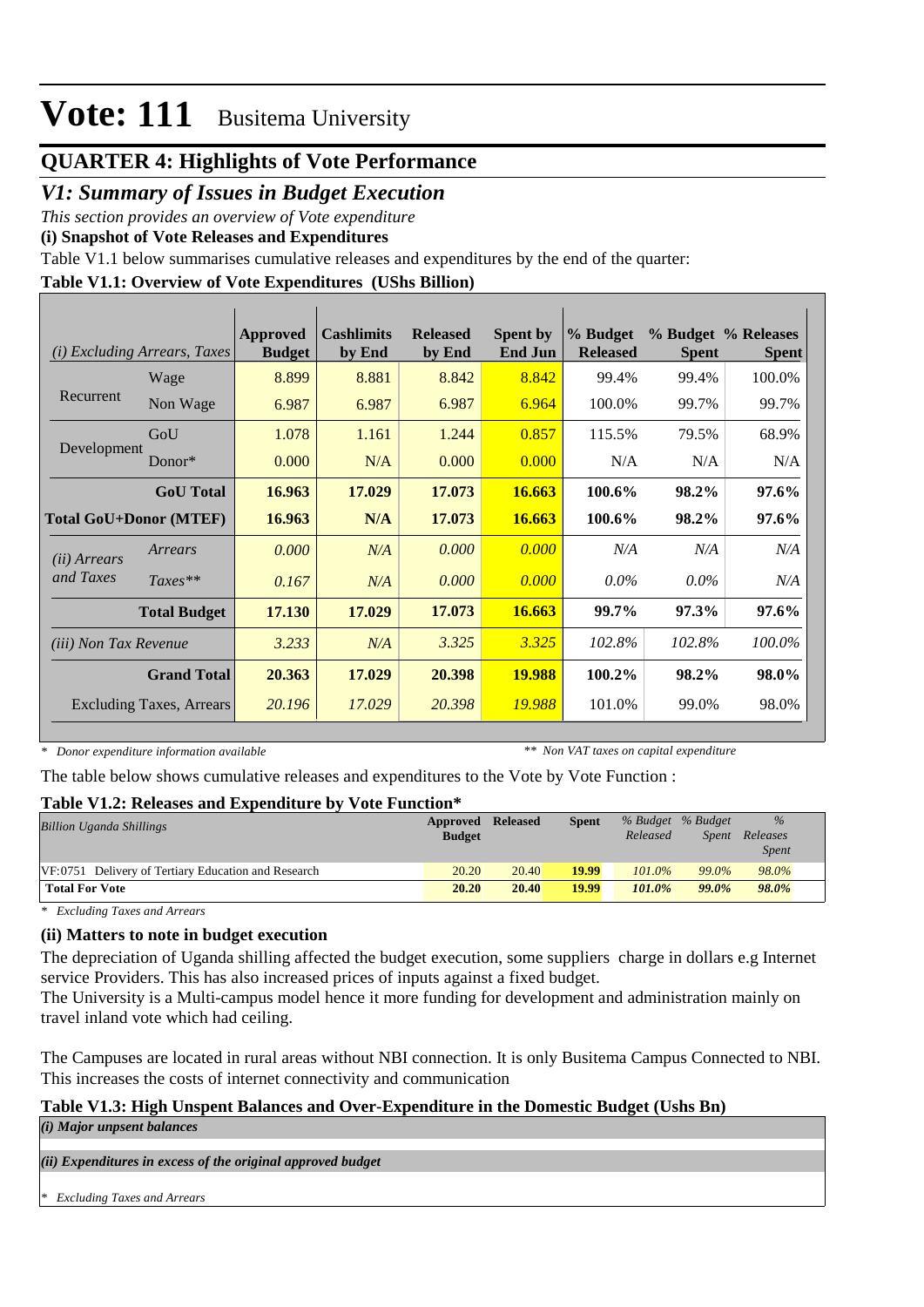### **QUARTER 4: Highlights of Vote Performance**

### *V2: Performance Highlights*

*This section provides highlights of output performance, focusing on key outputs and actions impelemented to improve section performance.*

#### **Table V2.1: Key Vote Output Indicators and Expenditures\***

| Vote, Vote Function<br><b>Key Output</b>                            | <b>Approved Budget and</b><br><b>Planned outputs</b>                                                                                         | <b>Cumulative Expenditure</b><br>and Performance                                                                                                                                                                                                                                                                                                                                                                                                                                  | <b>Status and Reasons for</b><br>any Variation from Plans                                                                                                                                                                                      |
|---------------------------------------------------------------------|----------------------------------------------------------------------------------------------------------------------------------------------|-----------------------------------------------------------------------------------------------------------------------------------------------------------------------------------------------------------------------------------------------------------------------------------------------------------------------------------------------------------------------------------------------------------------------------------------------------------------------------------|------------------------------------------------------------------------------------------------------------------------------------------------------------------------------------------------------------------------------------------------|
|                                                                     | Vote Function: 0751 Delivery of Tertiary Education and Research                                                                              |                                                                                                                                                                                                                                                                                                                                                                                                                                                                                   |                                                                                                                                                                                                                                                |
| <b>Output: 075101</b>                                               | <b>Teaching and Training</b>                                                                                                                 |                                                                                                                                                                                                                                                                                                                                                                                                                                                                                   |                                                                                                                                                                                                                                                |
| Description of Performance: To teach and train 1,093                | students, to continue to procure<br>teaching materials, conduct<br>recess term activities and<br>conduct tests and semester<br>examinations. | 1,215 students graduated on the<br>5th Graduation Ceremony<br>which was held on 3rd<br>October, 2014. Out 1,215<br>graduands, 345 (29%) were<br>females and $870(71%)$ males.<br>444 were certificate graduands,<br>531 diplomas and 240<br>bachelors.                                                                                                                                                                                                                            | The University managed to get<br>more students on private<br>scheme because of Government<br>Loan Scheme. In addition<br>central marking was introduced<br>which let the faculties to get<br>results timely for student who<br>were graduating |
|                                                                     |                                                                                                                                              | The University developed six<br>masters courses and one post<br>graduate diploma and these<br>include; Masters of Science in<br>Climate Change and Disaster<br>Management, Master of<br>Educational Leadership and<br>Management, Master of Science<br>in Climate Change and Disaster<br>Management, Master of Science<br>in Irrigation and Drainage<br>Engineering, Master of Science<br>in Computer Forensics and Post<br>Graduate Diploma in Computer<br>Forensics.            |                                                                                                                                                                                                                                                |
|                                                                     |                                                                                                                                              | The University admitted 273<br>students for Academic Year<br>2014/15 on Government<br>scheme. The number of<br>registered students stands at<br>3,044 of which 969 are<br>Government and the total<br>number of females are 923<br>$(30.3\%)$ .<br>65,000 Examination answer<br>booklets procured for semester<br>one and two examinations<br>Two semester one and two<br>examinations conducted<br>-TEEAL software (e-resource)<br>in all the campus libraries was<br>installed. |                                                                                                                                                                                                                                                |
| Performance Indicators:                                             |                                                                                                                                              |                                                                                                                                                                                                                                                                                                                                                                                                                                                                                   |                                                                                                                                                                                                                                                |
| No. of students graduating<br>No. of academic programmes<br>offered | 667<br>16                                                                                                                                    | 1215<br>18                                                                                                                                                                                                                                                                                                                                                                                                                                                                        |                                                                                                                                                                                                                                                |
| <b>Output Cost:</b>                                                 | UShs Bn:<br>6.334                                                                                                                            | UShs Bn:<br>5.879                                                                                                                                                                                                                                                                                                                                                                                                                                                                 | % Budget Spent:<br>92.8%                                                                                                                                                                                                                       |
| Output: 075103                                                      | Outreach<br>Description of Performance: To continue with training of                                                                         | The University has established                                                                                                                                                                                                                                                                                                                                                                                                                                                    | The neighboring communities                                                                                                                                                                                                                    |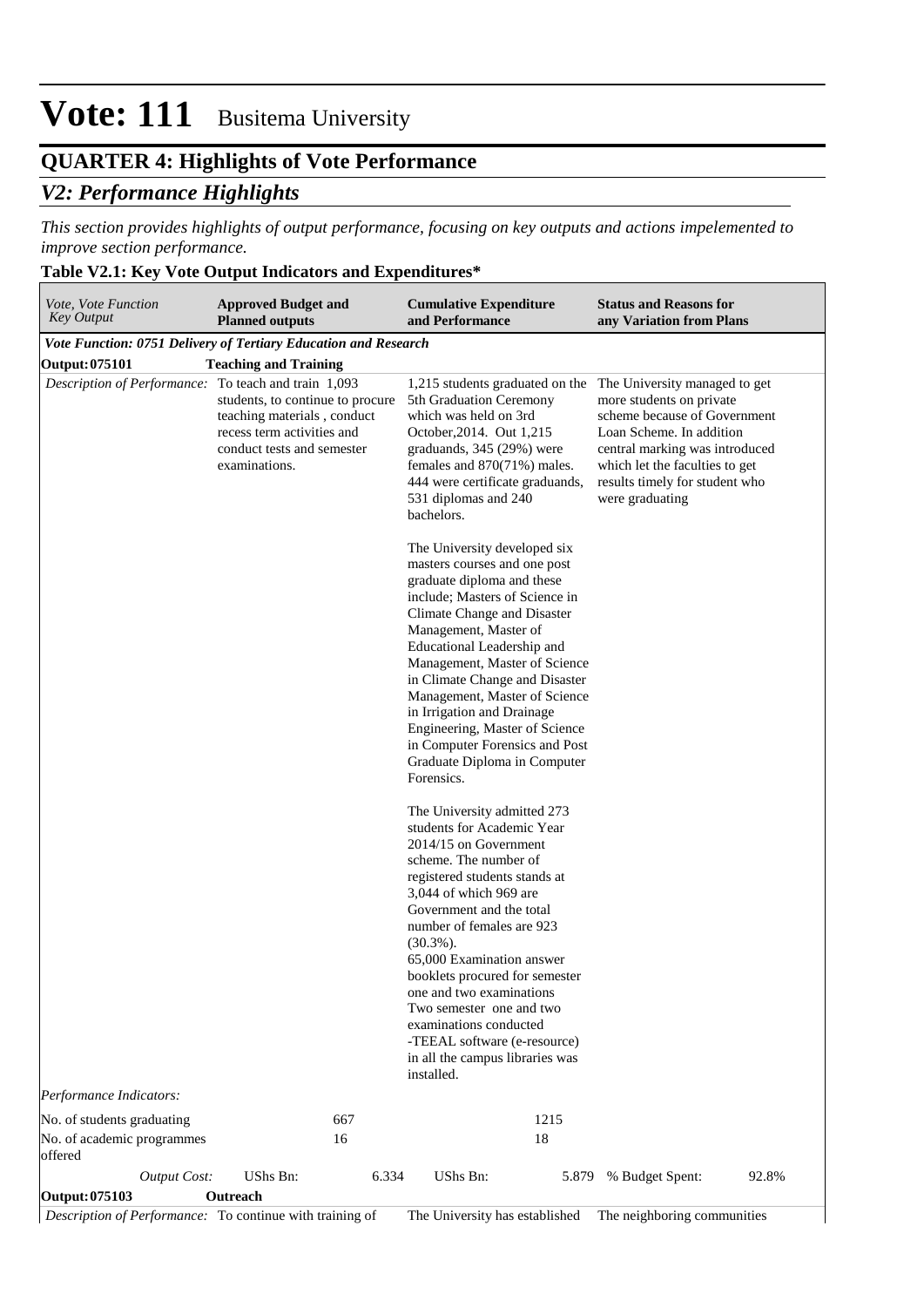## **QUARTER 4: Highlights of Vote Performance**

| <i>Vote, Vote Function</i> | <b>Approved Budget and</b>                                                                                                               | <b>Cumulative Expenditure</b>                                                                                                                                                                                                                                                                                                                                                                                                                                                                                                                                                                                                                                                                                                                                                                                                                                                                                                                                                                                                                                                                                                                                                                                                                                                                                                                                                                                                                                                                                                                                                                                                                                                                                                                                                                                                                                     | <b>Status and Reasons for</b>                                    |
|----------------------------|------------------------------------------------------------------------------------------------------------------------------------------|-------------------------------------------------------------------------------------------------------------------------------------------------------------------------------------------------------------------------------------------------------------------------------------------------------------------------------------------------------------------------------------------------------------------------------------------------------------------------------------------------------------------------------------------------------------------------------------------------------------------------------------------------------------------------------------------------------------------------------------------------------------------------------------------------------------------------------------------------------------------------------------------------------------------------------------------------------------------------------------------------------------------------------------------------------------------------------------------------------------------------------------------------------------------------------------------------------------------------------------------------------------------------------------------------------------------------------------------------------------------------------------------------------------------------------------------------------------------------------------------------------------------------------------------------------------------------------------------------------------------------------------------------------------------------------------------------------------------------------------------------------------------------------------------------------------------------------------------------------------------|------------------------------------------------------------------|
| <b>Key Output</b>          | <b>Planned outputs</b>                                                                                                                   | and Performance                                                                                                                                                                                                                                                                                                                                                                                                                                                                                                                                                                                                                                                                                                                                                                                                                                                                                                                                                                                                                                                                                                                                                                                                                                                                                                                                                                                                                                                                                                                                                                                                                                                                                                                                                                                                                                                   | any Variation from Plans                                         |
|                            | farmers in best practices,<br>organise HIV/AIDS<br>sensitisation workshops and<br>Outreach meetings with the<br>neighboring communities. | research collaborations on<br>"Diagnosis of land degradation<br>processes, their socio-economic<br>and physical controls and<br>implications in the Mt.<br>Rwenzori region" supported by<br>Flemish Inter-University<br>Council as well with Free<br>University of Brussels in<br>Belgium and the Mountain of<br>the Moon University in Uganda.<br>-81 publications were published<br>by staff in different reorganized<br>Journals.<br>-The Research, Grants and<br>Publications Policy was<br>developed to harmonize the<br>research activities across the<br>University.<br>-A training session for staff on<br>proposal and report writing, and<br>publications skills was held to<br>ensure high quality research and<br>publications<br>The University won competitive<br>research grants as follows;<br>a. Promotion of a system for<br>Rice Intensification in Eastern<br>Uganda -supported by AICAD<br>(USD 60,000)<br>b. Food sovereignty (Training of<br>farmers and students in the use<br>of herbal plants) supported by<br>Vets without Boarders, (VSF)<br>(Euros 70,000)<br>ii.The research, grants and<br>publications policy was<br>developed to harmonize the<br>research activities across the<br>entire University.<br>iii.A training session for staff on<br>proposal and report writing and<br>publications skills<br>held to ensure<br>was<br>high quality research and<br>publications.<br>iv.Sokoine University, on<br>"Ecologically based<br>Management of Rodent Pests in<br>Maize and Rice in East Africa"<br>with support of Bill and<br>Melinda Gates Foundation.<br>This particular research has a<br>PhD training component from<br>which our staff will benefit<br>v.The University participated in<br>the East African Inter-<br>University robotics competition<br>in Nairobi and emerged third<br>out of 29 institutions that | are cooperative and this plays a<br>major role in the outreaches |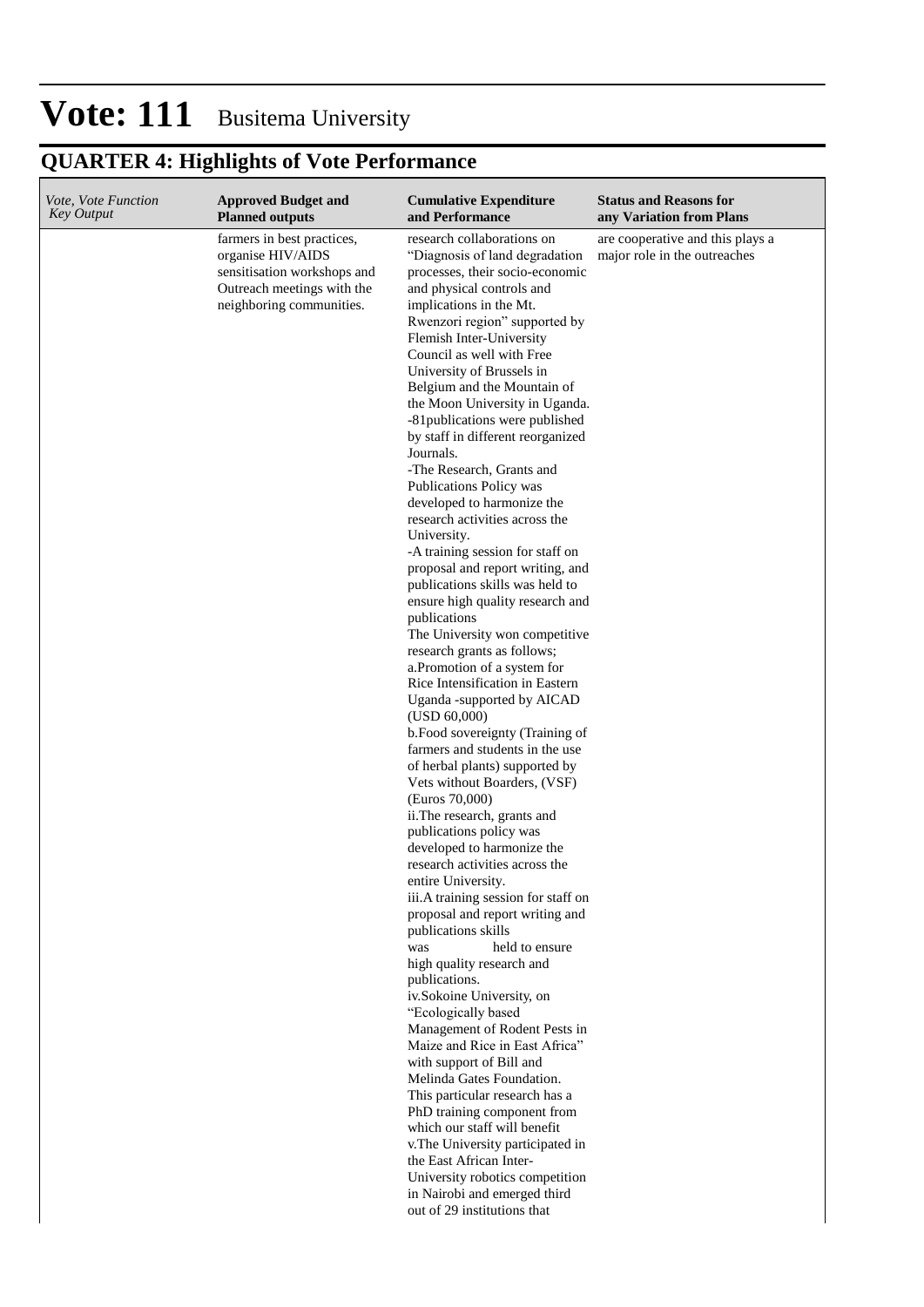### **QUARTER 4: Highlights of Vote Performance**

| participated.<br>vi.The University participated in<br>the NTV ideas lab project and<br>our students took the 2nd<br>position out of 30<br>institutions/Software<br><b>Development Companies</b><br>vii.The department of Computer<br>Engineering is currently<br>carrying out a joint research<br>with Umeme Uganda on<br>developing a system which can<br>detect the level of oil in a<br>transformer                                                                                                                                                                                                                                                                                                                                                                                                                                                                                                   |                |
|----------------------------------------------------------------------------------------------------------------------------------------------------------------------------------------------------------------------------------------------------------------------------------------------------------------------------------------------------------------------------------------------------------------------------------------------------------------------------------------------------------------------------------------------------------------------------------------------------------------------------------------------------------------------------------------------------------------------------------------------------------------------------------------------------------------------------------------------------------------------------------------------------------|----------------|
| UShs Bn:<br>0.212<br>UShs Bn:<br><b>Output Cost:</b><br>0.199<br>% Budget Spent:                                                                                                                                                                                                                                                                                                                                                                                                                                                                                                                                                                                                                                                                                                                                                                                                                         | 93.8%          |
| <b>Students' Welfare</b><br>Output: 075104                                                                                                                                                                                                                                                                                                                                                                                                                                                                                                                                                                                                                                                                                                                                                                                                                                                               |                |
| Description of Performance: To pay living allowances to<br>818 students under government<br>limited funding hampers full<br>1,093 students, acquisition of<br>sponsorship were paid their<br>participation in all the games.<br>teaching materials, conduct<br>living allowance for 12 months<br>recess term activities and<br>ii.1874 pieces of undergraduate<br>provision of health and sports<br>gowns were purchased by the<br>facilities.<br>end of the year.<br>iii.The University participated<br>in East Africa University games<br>and won 2 silver in athletics,<br>1gold in chess, 1 bronze in<br>Karate and 1 gold in wood ball.<br>iv.One student from Busitema<br>University participated in the<br>recently concluded World<br>Universities' Games that were<br>held in Guanzhuo South Korea.<br>v.One HIV /AIDS sensitization<br>workshop was conducted at<br>each of the five campuses. |                |
| Performance Indicators:                                                                                                                                                                                                                                                                                                                                                                                                                                                                                                                                                                                                                                                                                                                                                                                                                                                                                  |                |
| No. of Students' Welfare<br>1,093<br>818<br>supported.                                                                                                                                                                                                                                                                                                                                                                                                                                                                                                                                                                                                                                                                                                                                                                                                                                                   |                |
| UShs Bn:<br>UShs Bn:<br><b>Output Cost:</b><br>5.523<br>% Budget Spent:<br>5.380                                                                                                                                                                                                                                                                                                                                                                                                                                                                                                                                                                                                                                                                                                                                                                                                                         | 97.4%          |
| <b>Vote Function Cost</b><br><b>UShs Bn:</b><br>20.196 UShs Bn:<br>19.988 % Budget Spent:<br><b>Cost of Vote Services:</b><br>20.196 UShs Bn:<br>19.988 % Budget Spent:<br>UShs Bn:                                                                                                                                                                                                                                                                                                                                                                                                                                                                                                                                                                                                                                                                                                                      | 99.0%<br>99.0% |

*\* Excluding Taxes and Arrears*

1,215 students graduated on the 5th Graduation Ceremony which was held on 3rd October,2014. Out 1,215 graduands, 345 (29%) were females and 870(71%) males. 444 were certificate graduands, 531 diplomas and 240 bachelors.The University admitted 273 students for Academic Year 2014/15 on Government scheme. The number of registered students are 3,044. The University Research, Innovations and Dissemination Policy that aims at guiding research activities was approved by The University Council. By the end of the quarter 81 publications were realized.

The University does not have a compressive accounting system to ease reporting across campuses.

#### **Table V2.2: Implementing Actions to Improve Vote Performance**

| <b>Planned Actions:</b>       | <b>Actual Actions:</b> | <b>Reasons for Variation</b> |
|-------------------------------|------------------------|------------------------------|
| Vote: 111 Busitema University |                        |                              |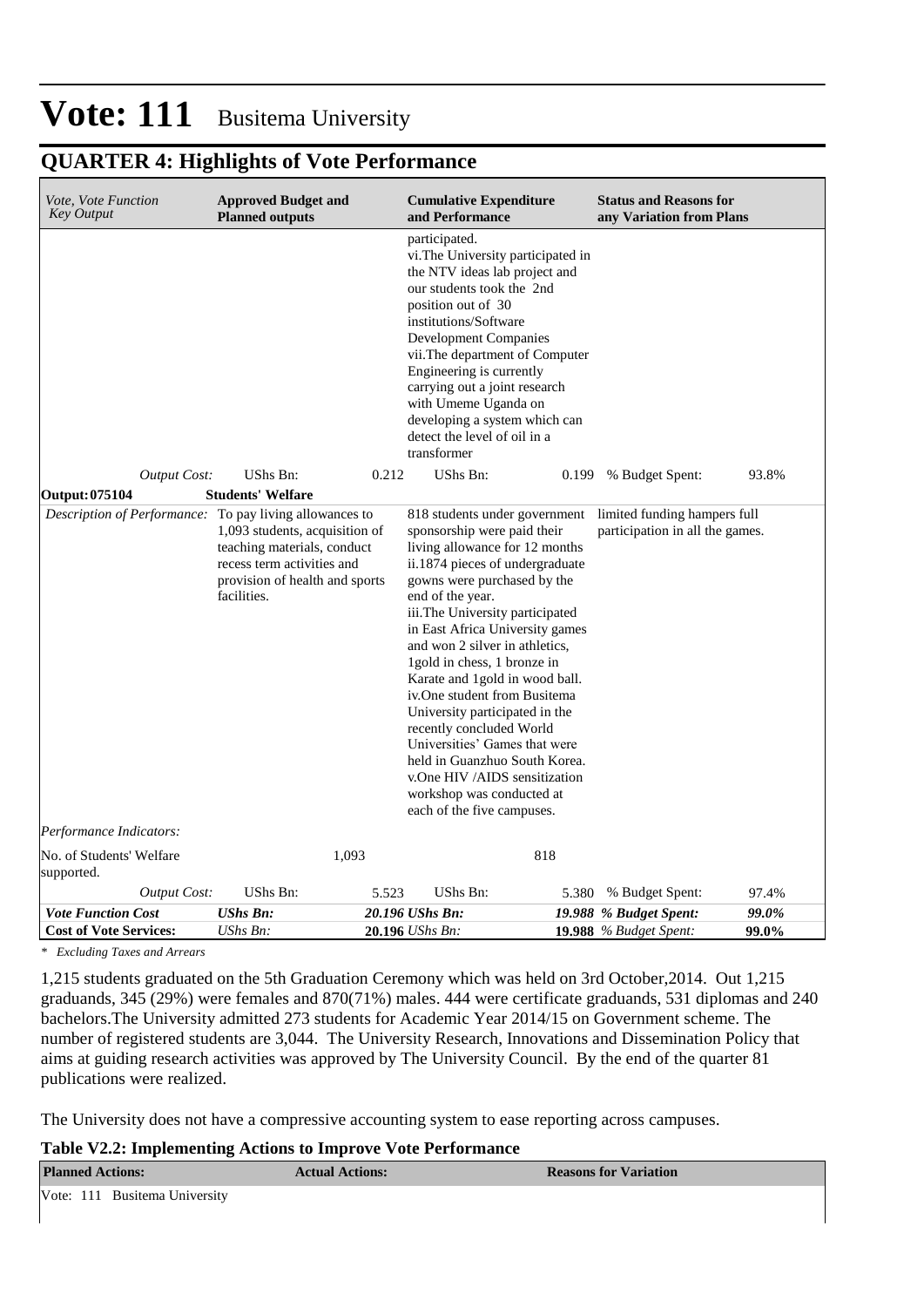### **QUARTER 4: Highlights of Vote Performance**

| <b>Planned Actions:</b>                                                                                        | <b>Actual Actions:</b>                                                                                                                                                                                                             | <b>Reasons for Variation</b>                                                                                                                                              |
|----------------------------------------------------------------------------------------------------------------|------------------------------------------------------------------------------------------------------------------------------------------------------------------------------------------------------------------------------------|---------------------------------------------------------------------------------------------------------------------------------------------------------------------------|
| Vote Function: 07 51 Delivery of Tertiary Education and Research                                               |                                                                                                                                                                                                                                    |                                                                                                                                                                           |
| Widen the dase for A.I.A collection                                                                            | The University increased its private<br>enrollment and AIA collections have<br>increased. In addition the University<br>developed the Business plan which<br>layouts all the strategies for<br>commercial exploitation of her land | The University will collected the targeted<br>AIA                                                                                                                         |
| Vote: 111 Busitema University                                                                                  |                                                                                                                                                                                                                                    |                                                                                                                                                                           |
| Vote Function: 07.51 Delivery of Tertiary Education and Research                                               |                                                                                                                                                                                                                                    |                                                                                                                                                                           |
| To attract staff at senior levels by offering<br>competitive salaries (enhanced) and other<br>fringe benefits. | The University is implementing the<br>approved Staff Tenure Terms and<br><b>Conditions of Services. The University</b><br>has also started on the promotion<br>process of staff.                                                   | The University is implementing the<br>approved Staff Tenure Terms and<br>Conditions of Services. The University<br>has also started on the promotion process<br>of staff. |
| Build ICT infrastructure for<br>communication, management and teaching.                                        | The University is in the Final stages of<br>installing LAN to improve on ICT<br>infrastructure                                                                                                                                     | NITA connected the University-Busitema<br>Campus on national back bone                                                                                                    |
|                                                                                                                | NITA connected the University-<br><b>Busitema Campus on national back bone</b>                                                                                                                                                     |                                                                                                                                                                           |

### *V3: Details of Releases and Expenditure*

*This section provides a comprehensive summary of the outputs delivered by the Vote and further details of Vote expenditures by Vote Function and Expenditure Item.*

#### **Table V3.1: GoU Releases and Expenditure by Output\***

| <b>Billion Uganda Shillings</b>                                 | Approved      | <b>Released</b> | <b>Spent</b> | $%$ GoU       | $%$ GoU       | $%$ GoU      |
|-----------------------------------------------------------------|---------------|-----------------|--------------|---------------|---------------|--------------|
|                                                                 | <b>Budget</b> |                 |              | <b>Budget</b> | <b>Budget</b> | Releases     |
|                                                                 |               |                 |              | Released      | <i>Spent</i>  | <b>Spent</b> |
| VF:0751 Delivery of Tertiary Education and Research             | 16.96         | 17.07           | 16.66        | 100.6%        | 98.2%         | 97.6%        |
| Class: Outputs Provided                                         | 15.89         | 15.83           | 15.81        | 99.6%         | 99.5%         | 99.9%        |
| 075101 Teaching and Training                                    | 4.32          | 4.39            | 4.38         | 101.5%        | $101.4\%$     | 99.9%        |
| 075102 Research, Consultancy and Publications                   | 0.30          | 0.26            | 0.26         | 87.5%         | 87.5%         | $100.0\%$    |
| 075103 Outreach                                                 | 0.20          | 0.20            | 0.20         | 99.5%         | 99.5%         | 100.0%       |
| 075104 Students' Welfare                                        | 5.32          | 5.30            | 5.29         | 99.5%         | 99.3%         | 99.8%        |
| 075105 Administration and Support Services                      | 5.74          | 5.69            | 5.68         | 99.0%         | 98.9%         | 99.9%        |
| Class: Capital Purchases                                        | 1.08          | 1.24            | 0.86         | 115.5%        | 79.5%         | 68.9%        |
| 075172 Government Buildings and Administrative Infrastructure   | 0.70          | 0.70            | 0.43         | $100.0\%$     | 60.9%         | 60.9%        |
| 075175 Purchase of Motor Vehicles and Other Transport Equipment | 0.26          | 0.42            | 0.31         | 164.7%        | 121.1%        | 73.5%        |
| 075176 Purchase of Office and ICT Equipment, including Software | 0.12          | 0.12            | 0.12         | $100.0\%$     | 99.3%         | 99.3%        |
| <b>Total For Vote</b>                                           | 16.96         | 17.07           | 16.66        | 100.6%        | 98.2%         | 97.6%        |

*\* Excluding Taxes and Arrears*

#### **Table V3.2: 2014/15 GoU Expenditure by Item**

| <b>Billion Uganda Shillings</b>                        | Approved<br><b>Budget</b> | <b>Releases</b> | Expend-<br>iture | % Budged<br><b>Released</b> | % Budget<br><b>Spent</b> | %Releases<br><b>Spent</b> |
|--------------------------------------------------------|---------------------------|-----------------|------------------|-----------------------------|--------------------------|---------------------------|
| <b>Output Class: Outputs Provided</b>                  | 15.89                     | 15.83           | 15.81            | 99.6%                       | 99.5%                    | 99.9%                     |
| 211101 General Staff Salaries                          | 8.90                      | 8.84            | 8.84             | 99.4%                       | 99.4%                    | 100.0%                    |
| 211103 Allowances                                      | 2.47                      | 2.47            | 2.46             | 100.0%                      | 99.6%                    | 99.6%                     |
| 212101 Social Security Contributions                   | 0.89                      | 0.89            | 0.89             | 100.0%                      | 100.0%                   | 100.0%                    |
| 213001 Medical expenses (To employees)                 | 0.08                      | 0.08            | 0.08             | 100.0%                      | 100.0%                   | 100.0%                    |
| 213002 Incapacity, death benefits and funeral expenses | 0.01                      | 0.01            | 0.01             | 100.0%                      | 100.0%                   | 100.0%                    |
| 213004 Gratuity Expenses                               | 0.38                      | 0.38            | 0.38             | 100.0%                      | 100.0%                   | 100.0%                    |
| 221001 Advertising and Public Relations                | 0.02                      | 0.02            | 0.02             | 100.0%                      | 100.0%                   | 100.0%                    |
| 221002 Workshops and Seminars                          | 0.05                      | 0.05            | 0.05             | 100.0%                      | 97.9%                    | 97.9%                     |
| 221003 Staff Training                                  | 0.19                      | 0.19            | 0.19             | 100.0%                      | 100.0%                   | 100.0%                    |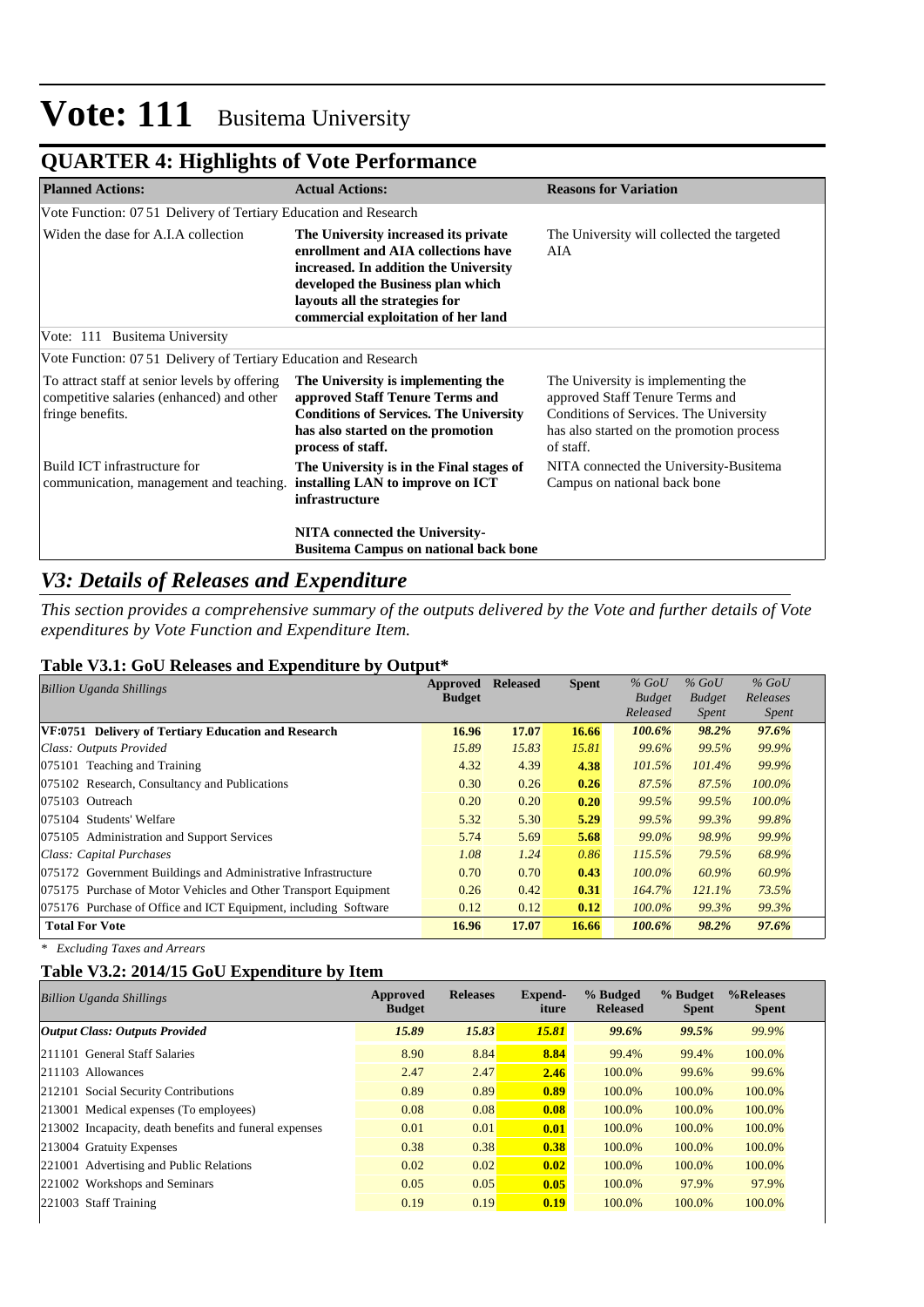## **QUARTER 4: Highlights of Vote Performance**

| <b>Billion Uganda Shillings</b>                         | <b>Approved</b><br><b>Budget</b> | <b>Releases</b> | <b>Expend-</b><br>iture | % Budged<br><b>Released</b> | % Budget<br><b>Spent</b> | %Releases<br><b>Spent</b> |
|---------------------------------------------------------|----------------------------------|-----------------|-------------------------|-----------------------------|--------------------------|---------------------------|
| 221004 Recruitment Expenses                             | 0.03                             | 0.03            | 0.03                    | 100.0%                      | 100.0%                   | 100.0%                    |
| 221006 Commissions and related charges                  | 0.21                             | 0.21            | 0.21                    | 100.0%                      | 100.0%                   | 100.0%                    |
| 221007 Books, Periodicals & Newspapers                  | 0.12                             | 0.12            | 0.12                    | 100.0%                      | 100.0%                   | 100.0%                    |
| 221009 Welfare and Entertainment                        | 0.05                             | 0.05            | 0.05                    | 100.0%                      | 100.0%                   | 100.0%                    |
| 221010 Special Meals and Drinks                         | 0.01                             | 0.01            | 0.01                    | 100.0%                      | 100.0%                   | 100.0%                    |
| 221011 Printing, Stationery, Photocopying and Binding   | 0.13                             | 0.13            | 0.13                    | 100.0%                      | 100.0%                   | 100.0%                    |
| 221012 Small Office Equipment                           | 0.02                             | 0.02            | 0.02                    | 100.0%                      | 100.0%                   | 100.0%                    |
| 221014 Bank Charges and other Bank related costs        | 0.02                             | 0.02            | 0.01                    | 100.0%                      | 94.3%                    | 94.3%                     |
| 221017 Subscriptions                                    | 0.11                             | 0.11            | 0.11                    | 100.0%                      | 100.0%                   | 100.0%                    |
| 222001 Telecommunications                               | 0.10                             | 0.10            | 0.10                    | 100.0%                      | 100.0%                   | 100.0%                    |
| 222002 Postage and Courier                              | 0.00                             | 0.00            | 0.00                    | 100.0%                      | 100.0%                   | 100.0%                    |
| 222003 Information and communications technology (ICT)  | 0.25                             | 0.25            | 0.25                    | 100.0%                      | 100.0%                   | 100.0%                    |
| 223003 Rent – (Produced Assets) to private entities     | 0.06                             | 0.06            | 0.06                    | 100.0%                      | 100.0%                   | 100.0%                    |
| 223004 Guard and Security services                      | 0.07                             | 0.07            | 0.07                    | 100.0%                      | 100.0%                   | 100.0%                    |
| 223005 Electricity                                      | 0.18                             | 0.18            | 0.18                    | 100.0%                      | 97.2%                    | 97.2%                     |
| 223006 Water                                            | 0.02                             | 0.02            | 0.02                    | 100.0%                      | 100.0%                   | 100.0%                    |
| 223007 Other Utilities- (fuel, gas, firewood, charcoal) | 0.02                             | 0.02            | 0.02                    | 100.0%                      | 100.0%                   | 100.0%                    |
| 224001 Medical and Agricultural supplies                | 0.19                             | 0.19            | 0.19                    | 100.0%                      | 100.0%                   | 100.0%                    |
| 224003 Classified Expenditure                           | 0.00                             | 0.07            | 0.06                    | N/A                         | N/A                      | 90.8%                     |
| 224004 Cleaning and Sanitation                          | 0.07                             | 0.00            | 0.00                    | 0.0%                        | 0.0%                     | N/A                       |
| 224005 Uniforms, Beddings and Protective Gear           | 0.03                             | 0.03            | 0.03                    | 100.0%                      | 99.0%                    | 99.0%                     |
| 224006 Agricultural Supplies                            | 0.07                             | 0.07            | 0.07                    | 100.0%                      | 100.0%                   | 100.0%                    |
| 225001 Consultancy Services- Short term                 | 0.08                             | 0.08            | 0.08                    | 100.0%                      | 100.0%                   | 100.0%                    |
| 225002 Consultancy Services-Long-term                   | 0.08                             | 0.08            | 0.08                    | 100.0%                      | 100.0%                   | 100.0%                    |
| 226001 Insurances                                       | 0.06                             | 0.06            | 0.06                    | 100.0%                      | 100.0%                   | 100.0%                    |
| 227001 Travel inland                                    | 0.10                             | 0.10            | 0.10                    | 100.0%                      | 100.0%                   | 100.0%                    |
| 227002 Travel abroad                                    | 0.06                             | 0.06            | 0.06                    | 100.0%                      | 100.0%                   | 100.0%                    |
| 227004 Fuel, Lubricants and Oils                        | 0.23                             | 0.23            | 0.23                    | 100.0%                      | 100.0%                   | 100.0%                    |
| 228001 Maintenance - Civil                              | 0.20                             | 0.20            | 0.20                    | 100.0%                      | 100.0%                   | 100.0%                    |
| 228002 Maintenance - Vehicles                           | 0.14                             | 0.14            | 0.14                    | 100.0%                      | 100.0%                   | 100.0%                    |
| 228003 Maintenance – Machinery, Equipment & Furniture   | 0.02                             | 0.02            | 0.02                    | 100.0%                      | 100.0%                   | 100.0%                    |
| 282101 Donations                                        | 0.00                             | 0.00            | 0.00                    | 100.0%                      | 100.0%                   | 100.0%                    |
| 282102 Fines and Penalties/ Court wards                 | 0.00                             | 0.00            | 0.00                    | N/A                         | N/A                      | 100.0%                    |
| 282103 Scholarships and related costs                   | 0.19                             | 0.19            | 0.19                    | 100.0%                      | 100.0%                   | 100.0%                    |
| 282151 Fines and Penalties – to other govt units        | 0.00                             | 0.00            | 0.00                    | 0.0%                        | 0.0%                     | N/A                       |
| <b>Output Class: Capital Purchases</b>                  | 1.24                             | 1.24            | 0.86                    | 100.0%                      | 68.9%                    | 68.9%                     |
| 231001 Non Residential buildings (Depreciation)         | 0.70                             | 0.70            | 0.43                    | 100.0%                      | 60.9%                    | 60.9%                     |
| 231004 Transport equipment                              | 0.26                             | 0.35            | 0.23                    | 134.4%                      | 90.8%                    | 67.6%                     |
| 231005 Machinery and equipment                          | 0.12                             | 0.20            | 0.20                    | 165.0%                      | 164.3%                   | 99.6%                     |
| 312204 Taxes on Machinery, Furniture & Vehicles         | 0.17                             | 0.00            | 0.00                    | 0.0%                        | 0.0%                     | N/A                       |
| <b>Grand Total:</b>                                     | 17.13                            | 17.07           | 16.66                   | 99.7%                       | 97.3%                    | 97.6%                     |
| <b>Total Excluding Taxes and Arrears:</b>               | 16.96                            | 17.07           | 16.66                   | 100.6%                      | 98.2%                    | 97.6%                     |

#### **Table V3.3: GoU Releases and Expenditure by Project and Programme\***

| <b>Billion Uganda Shillings</b>                     | Approved      | <b>Released</b> | <b>Spent</b> | $%$ GoU       | $%$ GoU       | $%$ GoU      |
|-----------------------------------------------------|---------------|-----------------|--------------|---------------|---------------|--------------|
|                                                     | <b>Budget</b> |                 |              | <b>Budget</b> | <b>Budget</b> | Releases     |
|                                                     |               |                 |              | Released      | <i>Spent</i>  | <i>Spent</i> |
| VF:0751 Delivery of Tertiary Education and Research | 16.96         | 17.07           | 16.66        | 100.6%        | 98.2%         | 97.6%        |
| <b>Recurrent Programmes</b>                         |               |                 |              |               |               |              |
| 01<br>Headquarters                                  | 15.89         | 15.83           | 15.81        | 99.6%         | 99.5%         | 99.9%        |
| Development Projects                                |               |                 |              |               |               |              |
| 1057<br>Busitema University Infrastructure Dev't    | 1.08          | 1.24            | 0.86         | 115.5%        | 79.5%         | 68.9%        |
| <b>Total For Vote</b>                               | 16.96         | 17.07           | 16.66        | 100.6%        | 98.2%         | 97.6%        |

*\* Excluding Taxes and Arrears*